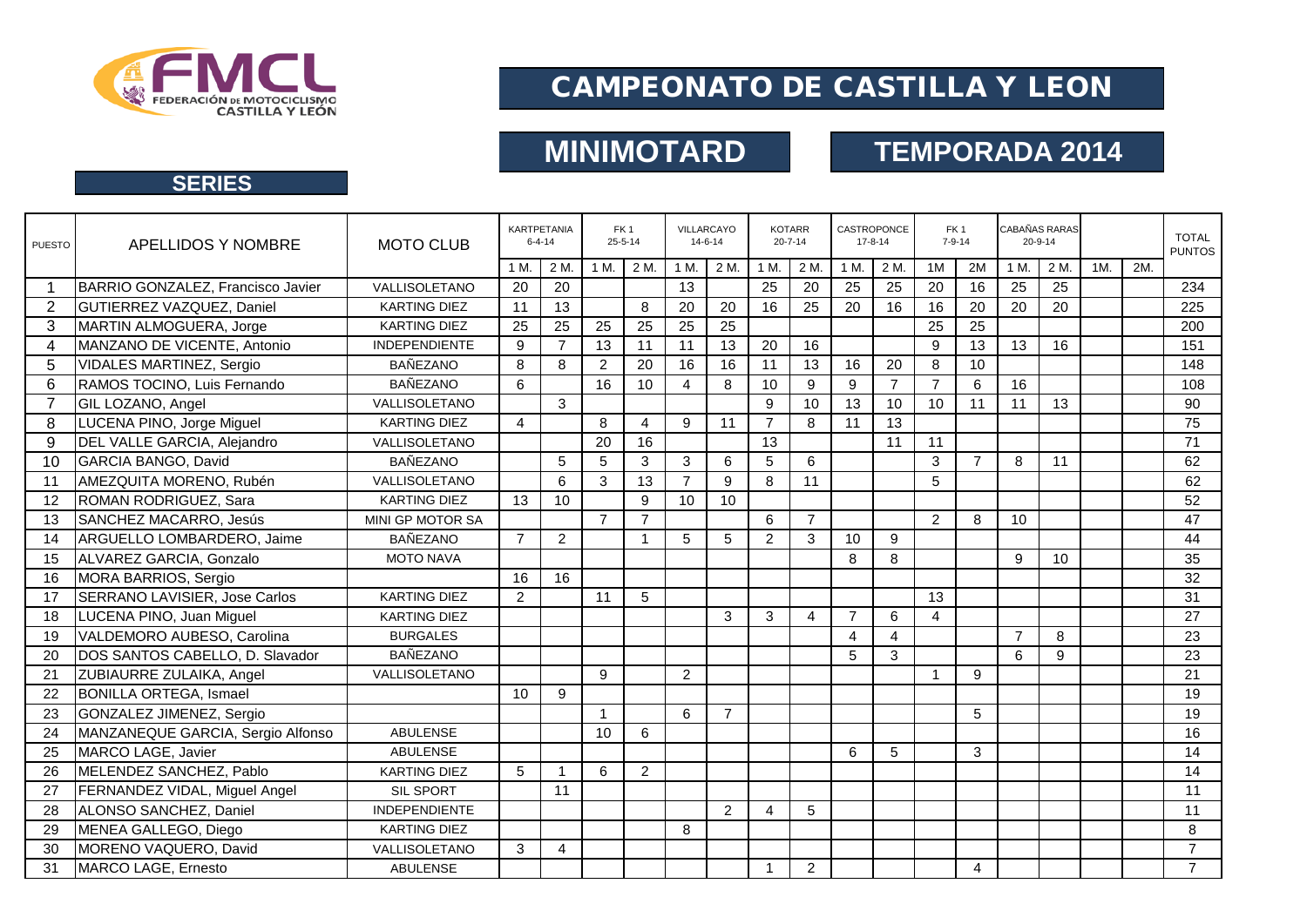| 32 | AMEZQUITA MORENO, Ivan          | VALLISOLETANO       |  |   |  |  |  |   | U |  |  |  |
|----|---------------------------------|---------------------|--|---|--|--|--|---|---|--|--|--|
| 33 | FERNANDEZ HERNANDEZ, J. Jose    | <b>KARTING DIEZ</b> |  |   |  |  |  |   |   |  |  |  |
| 34 | LUCENA MAROTTA, Miguel Angel    | <b>KARTING DIEZ</b> |  |   |  |  |  | _ |   |  |  |  |
| 35 | HERNANDEZ LOSADA, Unai          | VALLISOLETANO       |  | 4 |  |  |  |   |   |  |  |  |
| 36 | MERINO MARTIN, Javier           |                     |  |   |  |  |  |   |   |  |  |  |
| 37 | BAUTISTA MURIEL, Carlos Alberto | VALLISOLETANO       |  |   |  |  |  |   |   |  |  |  |
|    |                                 |                     |  |   |  |  |  |   |   |  |  |  |



# CAMPEONATO DE CASTILLA Y LEON

## **MINIMOTARD TEMPORADA 2014**

## **PROTOS**

| <b>PUESTO</b>  | APELLIDOS Y NOMBRE                | <b>MOTO CLUB</b>     | <b>KARTPETANIA</b><br>$6 - 4 - 14$ |      | FK <sub>1</sub><br>$25 - 5 - 14$ |      | VILLARCAYO<br>$14 - 6 - 14$ |      | <b>KOTARR</b><br>$20 - 7 - 14$ |      | CASTROPONCE<br>$17 - 8 - 14$ |                 | FK <sub>1</sub><br>$7 - 9 - 14$ |    | CABAÑAS RARAS<br>20-9-14 |      |     |     | <b>TOTAL</b><br><b>PUNTOS</b> |
|----------------|-----------------------------------|----------------------|------------------------------------|------|----------------------------------|------|-----------------------------|------|--------------------------------|------|------------------------------|-----------------|---------------------------------|----|--------------------------|------|-----|-----|-------------------------------|
|                |                                   |                      | 1 M.                               | 2 M. | 1 M.                             | 2 M. | 1 M.                        | 2 M. | 1 M.                           | 2 M. | 1 M.                         | 2 M.            | 1M                              | 2M | 1 M.                     | 2 M. | 1M. | 2M. |                               |
|                | FERNANDEZ GONZALEZ, Raúl          | VALLISOLETANO        | 20                                 | 20   |                                  |      | 20                          | 25   | 13                             | 13   | 25                           | 25              | 20                              | 25 | 16                       |      |     |     | 222                           |
| $\overline{2}$ | FERNANDEZ VIDAL, Miguel Angel     | <b>SIL SPORT</b>     |                                    |      | 25                               | 25   |                             |      | 16                             | 16   | 20                           | 20              | 16                              | 20 | 25                       | 25   |     |     | 208                           |
| 3              | HERNANDEZ ESTEBAN, Guillermo      | VALLISOLETANO        | 16                                 | 16   | 20                               | 20   | 16                          | 20   |                                |      | 16                           | 13              | 13                              | 13 | 13                       | 13   |     |     | 189                           |
| $\overline{4}$ | <b>GARCIA GARCIA, Cristian</b>    | VALLISOLETANO        |                                    | 11   |                                  |      | 25                          |      | 20                             | 20   |                              | 16              | 25                              | 16 |                          |      |     |     | 133                           |
| 5              | <b>DIEZ ASTIGARRAGA, Erlantz</b>  | VALLISOLETANO        |                                    |      |                                  |      | 13                          | 16   | 11                             | 10   | 13                           | 11              |                                 |    |                          |      |     |     | 74                            |
| 6              | <b>FERNANDEZ VIDAL, Daniel</b>    | SIL SPORT            |                                    |      |                                  |      | 11                          |      | 10                             | 11   |                              | 9               |                                 |    | 11                       |      |     |     | 74                            |
|                | GONZALEZ SIMON, Manuel            |                      | 25                                 | 25   |                                  |      |                             |      |                                |      |                              |                 |                                 |    |                          |      |     |     | 50                            |
| 8              | <b>MORILLAS CUENCA, Erick</b>     |                      |                                    |      |                                  |      |                             |      | 25                             | 25   |                              |                 |                                 |    |                          |      |     |     | 50                            |
| 9              | BARRIO GONZALEZ, Francisco Javier | <b>SIL SPORT</b>     |                                    |      |                                  |      |                             |      |                                |      |                              |                 |                                 |    | 20                       | 20   |     |     | 40                            |
| 10             | ALONSO SANCHEZ, Daniel            | <b>INDEPENDIENTE</b> |                                    |      | 16                               | 16   |                             |      |                                |      |                              |                 |                                 |    |                          |      |     |     | 32                            |
| 11             | DE LAS HERAS FERNANDEZ, Jesús     | VALLISOLETANO        | 13 <sup>°</sup>                    | 13   |                                  |      |                             |      |                                |      |                              |                 |                                 |    |                          |      |     |     | 26                            |
| 12             | BAUTISTA MURIEL, Carlos Alberto   | VALLISOLETANO        |                                    |      |                                  |      |                             |      |                                |      | 10                           | 10 <sup>°</sup> |                                 |    |                          |      |     |     | 20                            |
| 13             | RODRIGUEZ VILLANUEVA, Eleazar     | <b>SIL SPORT</b>     |                                    |      |                                  |      |                             |      |                                |      |                              |                 |                                 |    |                          | 16   |     |     | 16                            |



# COPA MONSTERPRO

**MINIMOTARD TEMPORADA 2014**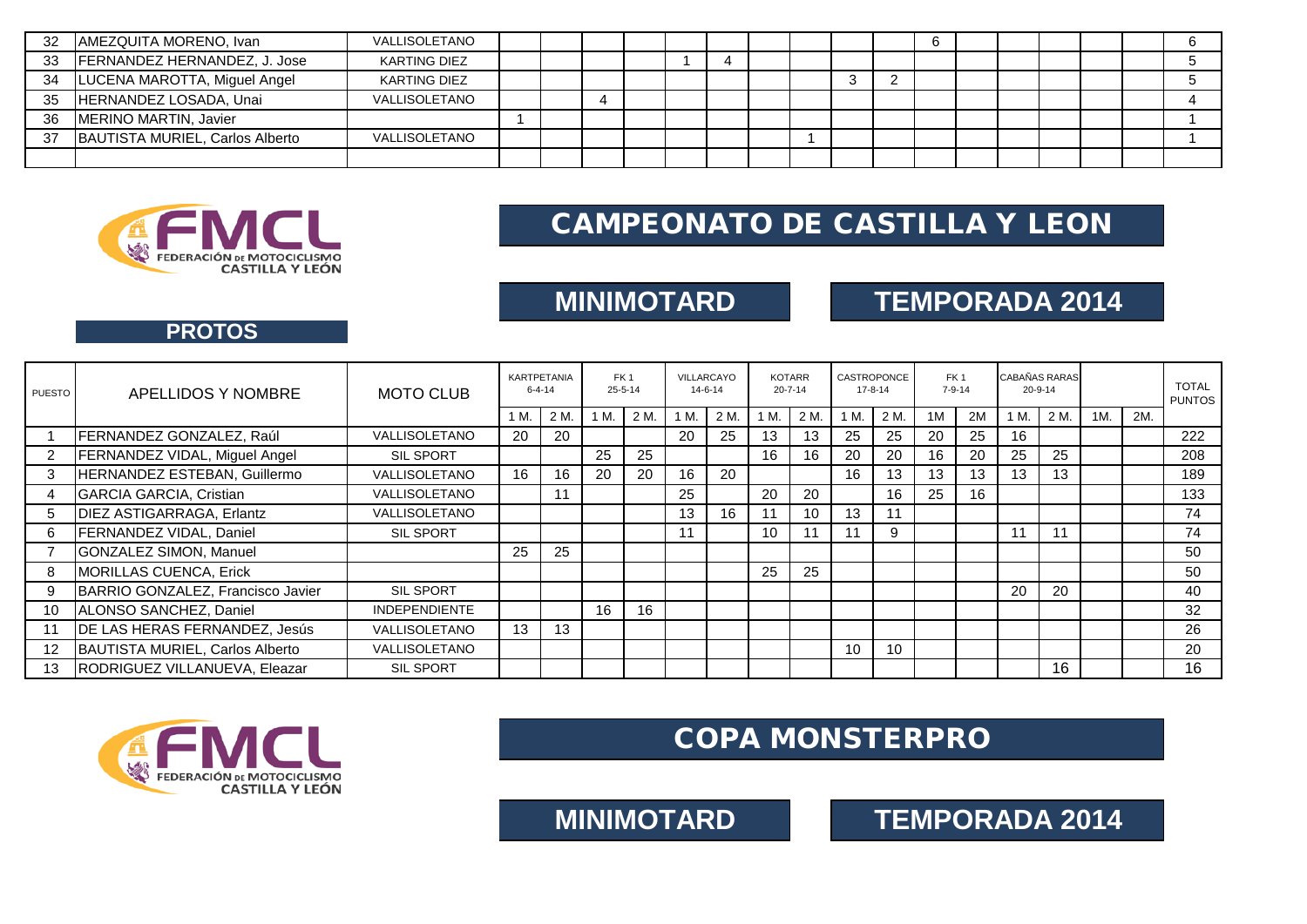| PUESTO | APELLIDOS Y NOMBRE               | <b>MOTO CLUB</b>     |      | <b>KARTPETANIA</b><br>$6 - 4 - 14$ |                | FK <sub>1</sub><br>$25 - 5 - 14$ |      | <b>KOTARR</b><br>$20 - 7 - 14$ |      | FK <sub>1</sub><br>$7 - 9 - 14$ |      | <b>CABAÑAS RARAS</b><br>$20 - 9 - 14$ |    |    |      |      |     |     | <b>TOTAL</b><br><b>PUNTOS</b> |
|--------|----------------------------------|----------------------|------|------------------------------------|----------------|----------------------------------|------|--------------------------------|------|---------------------------------|------|---------------------------------------|----|----|------|------|-----|-----|-------------------------------|
|        |                                  |                      | 1 M. | 2 M.                               | 1 M.           | 2 M.                             | 1 M. | 2 M.                           | 1 M. | 2 M.                            | 1 M. | 2 M.                                  | 1M | 2M | 1 M. | 2 M. | 1M. | 2M. |                               |
|        | RAMOS TOCINO, Luis Fernando      | <b>BAÑEZANO</b>      | 20   | 13                                 | 25             | 25                               | 25   | 25                             | 25   | 16                              | 25   | 25                                    |    |    |      |      |     |     | 224                           |
| 2      | GARCIA BANGO, David              | <b>BAÑEZANO</b>      | 13   | 25                                 | 16             | 16                               | 13   | 13                             | 20   | 20                              | 16   | 20                                    |    |    |      |      |     |     | 172                           |
| 3      | SANCHEZ MACARRO, Jesús           | <b>MINI GP</b>       | 16   | 16                                 | 20             | 20                               | 16   | 16                             | 16   | 25                              | 20   |                                       |    |    |      |      |     |     | 165                           |
| 4      | MARCO LAGE, Javier               | <b>ABULENSE</b>      | 6    | 8                                  | 9              | 10 <sup>°</sup>                  | 9    | 9                              | 11   | 11                              |      |                                       |    |    |      |      |     |     | 73                            |
| 5      | ARGUELLO LOMBARDERO, Jaime       | <b>BAÑEZANO</b>      | 25   | 20                                 | 11             | 13                               |      |                                |      |                                 |      |                                       |    |    |      |      |     |     | 69                            |
| 6      | MARCO LAGE, Esnesto              | <b>ABULENSE</b>      | 10   | 11                                 |                |                                  | 11   | 11                             | 13   | 13                              |      |                                       |    |    |      |      |     |     | 69                            |
|        | DIEZ ASTIGARRAGA, Erlanz         | VALLISOLETANO        |      |                                    |                |                                  | 20   | 20                             |      |                                 |      |                                       |    |    |      |      |     |     | 40                            |
| 8      | OLIVARES GARCIA, Antonio         | <b>ABULENSE</b>      | 9    | 10                                 | 10             | 11                               |      |                                |      |                                 |      |                                       |    |    |      |      |     |     | 40                            |
| 9      | JORDAN PARADO, Carlos Javier     | <b>ABULENSE</b>      |      |                                    | $\overline{7}$ | 8                                | 10   | 10                             |      |                                 |      |                                       |    |    |      |      |     |     | 35                            |
| 10     | VALDEMORO AUBESO, Carolina       | <b>BURGALES</b>      |      |                                    |                |                                  |      |                                |      |                                 | 13   | 16                                    |    |    |      |      |     |     | 29                            |
| 11     | LUCENA MAROTTA, M. Rafael        | <b>KARTING DIEZ</b>  | 5    | 6                                  | 6              | 6                                |      |                                |      |                                 |      |                                       |    |    |      |      |     |     | 23                            |
| 12     | AMEZQUITA MORENO, Ivan           | <b>VALLISOLETANO</b> |      |                                    | 13             | 9                                |      |                                |      |                                 |      |                                       |    |    |      |      |     |     | 22                            |
| 13     | ALCALA ESTEBANEZ, Alejandro      | <b>BAÑEZANO</b>      | 11   | 5                                  |                |                                  |      |                                |      |                                 |      |                                       |    |    |      |      |     |     | 16                            |
| 14     | MANSO PASCUAL, Francois          | <b>ABULENSE</b>      |      | 9                                  |                |                                  |      |                                |      |                                 |      |                                       |    |    |      |      |     |     | 16                            |
| 15     | IZQUIERDO GIL, David             | <b>INDEPENDIENTE</b> |      |                                    | 8              | $\overline{ }$                   |      |                                |      |                                 |      |                                       |    |    |      |      |     |     | 15                            |
| 16     | BLAZQUEZ GUERRA, Enrique         | <b>ABULENSE</b>      | 4    | $\overline{7}$                     |                |                                  |      |                                |      |                                 |      |                                       |    |    |      |      |     |     | 11                            |
| 17     | MANZANEQUE GARCIA, Sergio Alfon. | <b>ABULENSE</b>      | 8    |                                    |                |                                  |      |                                |      |                                 |      |                                       |    |    |      |      |     |     | 8                             |
| 18     | NAVAS GOMEZ, Aitor               | <b>ABULENSE</b>      |      |                                    |                |                                  |      |                                |      |                                 |      |                                       |    |    |      |      |     |     |                               |



# COPA RAV 250

# **MINIMOTARD TEMPORADA 2014**

| <b>PUESTO</b> | APELLIDOS Y NOMBRE       |  | FK <sub>1</sub><br>$7 - 9 - 14$ |      | KARTPETANIA<br>$21 - 9 - 14$ |      | FK <sub>1</sub><br>$1 - 11 - 14$ |      |      |      |     |      |    |    |      |      |     |     | <b>TOTAL</b><br><b>PUNTOS</b> |
|---------------|--------------------------|--|---------------------------------|------|------------------------------|------|----------------------------------|------|------|------|-----|------|----|----|------|------|-----|-----|-------------------------------|
|               |                          |  | 1 M.                            | 2 M. | 1 M.                         | 2 M. | 1 M.                             | 2 M. | 1 M. | 2 M. | IM. | 2 M. | 1M | 2M | ' M. | 2 M. | 1M. | 2M. |                               |
|               | GARCIA GOMEZ, Javier     |  | 20                              | 25   | 20                           | 25   | 16                               | 16   |      |      |     |      |    |    |      |      |     |     | 122                           |
|               | LIMENES MUÑOZ, Julio     |  | 16                              | 13   | 16                           | -20  | 20                               | 20   |      |      |     |      |    |    |      |      |     |     | 105                           |
|               | ZAMORA SOLER, Joaquin    |  |                                 |      | 13                           | 13   | 11                               |      |      |      |     |      |    |    |      |      |     |     | 68                            |
|               | POZO MAZINGUEZ, Santiago |  |                                 |      | 25                           | 16   | 13                               | 13   |      |      |     |      |    |    |      |      |     |     | 67                            |
|               | BONILLA ORTEGA, Ismael   |  |                                 |      |                              |      | 25                               | 25   |      |      |     |      |    |    |      |      |     |     | 50                            |
| 6             | MENEA GALLEGO, Diego     |  | 25                              | 20   |                              |      |                                  |      |      |      |     |      |    |    |      |      |     |     | 45                            |